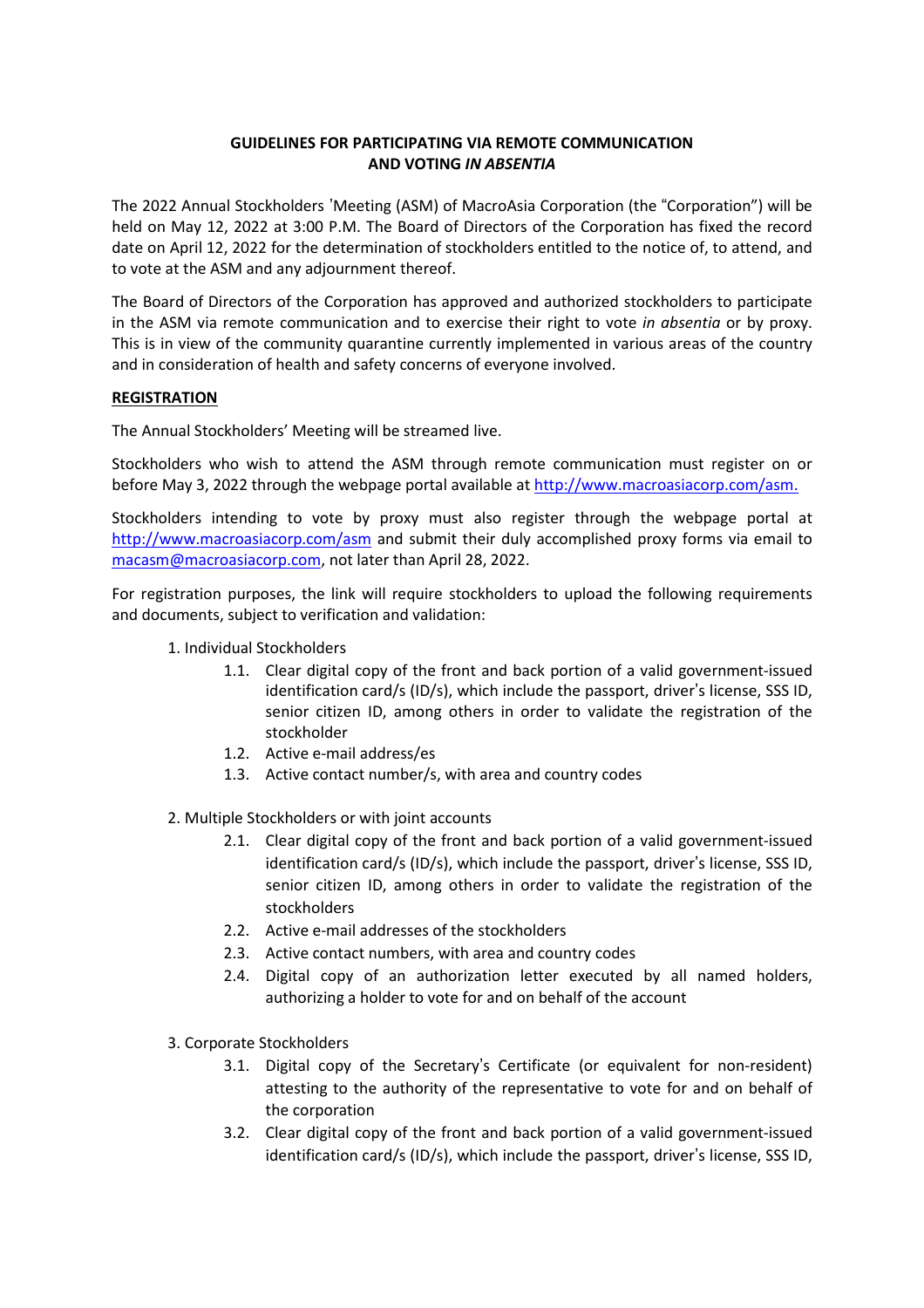senior citizen ID, among others to validate the registration of the authorized representative

- 3.3. Active e-mail address/es of the authorized representative
- 3.4. Active contact number of an authorized representative, with area and country codes
- 4. PCD Participants/Brokers
	- 4.1. Digital copy of the Secretary's Certificate (or equivalent for non-resident) attesting to the authority of the representative to vote for and on behalf of the PCD participant/broker
	- 4.2. Digital copy of the certificate of shareholdings issued by the PCD/broker
	- 4.3. Clear digital copy of the front and back portion of a valid government-issued identification card/s (ID/s), which include the passport, driver's license, SSS ID, senior citizen ID, among others to validate the registration of the authorized representative
	- 4.4. Active e-mail address/es of the authorized representative
	- 4.5. Active contact number of the authorized representative, with area and country codes

The documents will be validated by the Office of the Corporate Secretary, in coordination with PNB Trust, the Stock and Transfer Agent of the Corporation. Successfully registered stockholders will receive an email containing a link to the voting portal, log-in details, and other relevant information and instructions.

### **ONLINE VOTING**

- 1. **Online voting must be completed on or before May 6, 2022.**
- 2. A successfully registered stockholder may access the voting portal through the link and using the log-in details emailed to them.
- 3. Upon accessing the portal, the stockholder can vote on each agenda item. A brief description of each item for stockholders' approval will be appended to the Notice of Meeting.

3.1 A stockholder has the option to vote "For", "No", or "Abstain" on each agenda item for approval.

3.2 For the election of directors, the stockholder has the option to vote for all nominees, withhold vote for any of the nominees, or vote for certain nominees only.

*Note: A stockholder may vote such number of his/her shares for as many persons as there are directors to be elected or he may cumulate said shares and give one candidate as many votes as the number of directors to be elected multiplied by the number of his shares shall equal, or he may distribute them on the same principle among as many candidates as he shall see fit, provided, that the total number of votes cast shall not exceed the number of shares owned by the stockholder.*

4. Once the stockholder has finalized his vote, he can proceed to submit his vote by clicking the "Submit" button. The stockholder cannot change and re-submit votes.